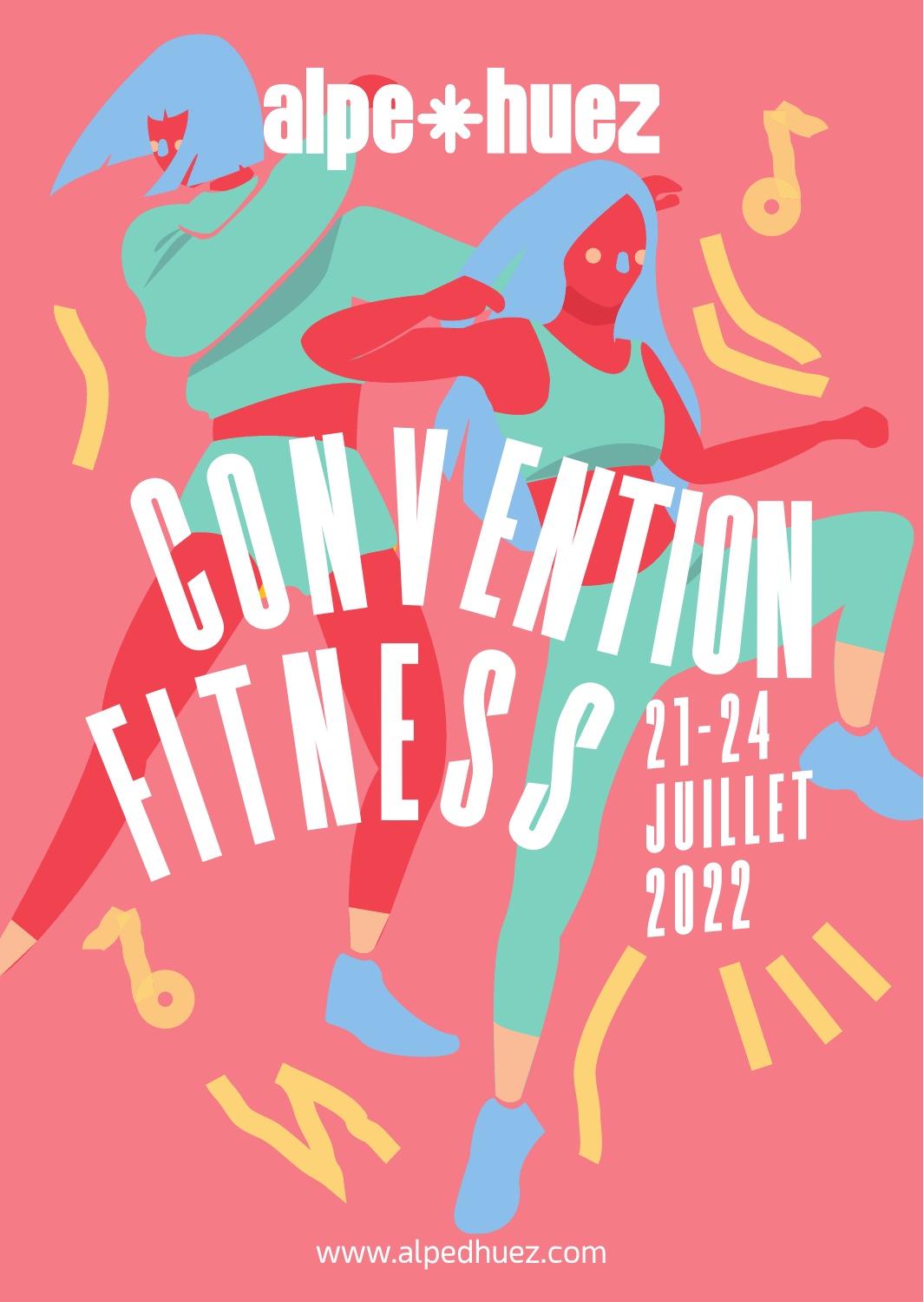## **P R O G AAMME**

**SALLE FITNESS**

**SALLE PO**

13H30-14H25<br>
Mance<br>
Katia Vasilenko<br>
14H30-15H25<br>
STEP<br>
Loïc Shady<br>
The Ballares<br>
16H30-17H25<br>
STEP<br>
Guillermo Gonzalez Veaa

**17H30-18H25SALSA MIX SAMBA**

*Coralie et Christophe Licata*

## **GLACIER LE PIC BLANC 3330M**

<u>10H30-11H30</u><br>
I RDV à 8h45 au Palais des<br>
Sports ou 9h15 au pied du<br>
DMC des Grandes Rousses<br>
ICE CLASSES<br>
Dress code: All in red<br>
Tous les profs<br>
13H30-14H25<br>
CHACHA<br>
Christophe Licata<br>
14H30-15H25<br>
STEP<br>
Meigge Zehan RDV à 8h45 au Palais des Sports ou 9h15 au pied du DMC des Grandes Rousses

**16H30-17H25STEP ARGENTINA***Guillermo Gonzalez Vega*

**17H30-18H30JIVE***Christophe Licata*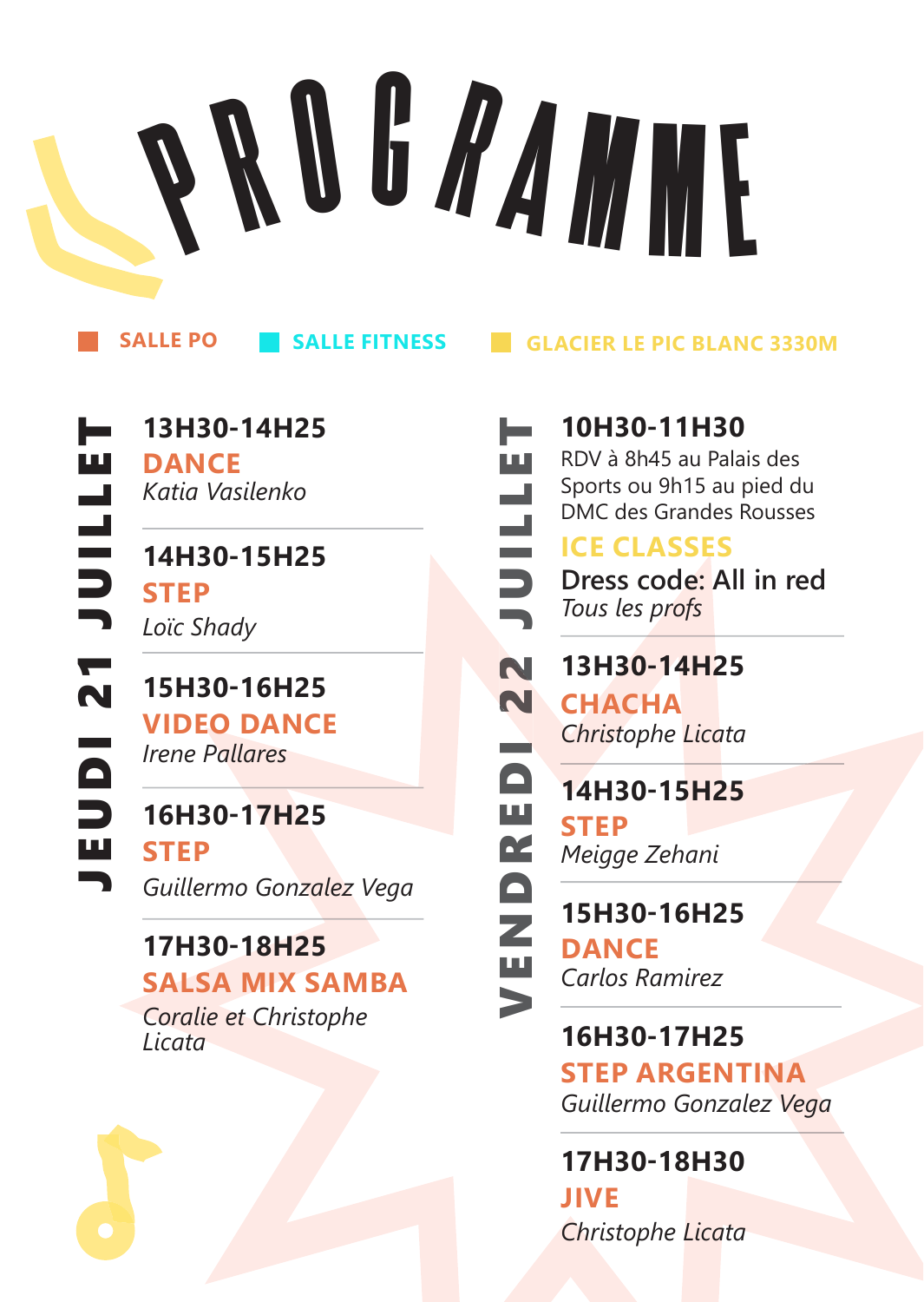**HEREAN STEP**<br>
JONES STEP<br>
Loïc Shady<br>
Interne Pallares et Sandra<br>
10H30-11H25<br>
STEP<br>
Katia Vasilenko<br>
LATIN PARTY<br>
Guillermo Gonzalez Veg<br>
11H30-12H25<br>
DANCE<br>
Moh El Ghali<br>
11H30-12H25<br>
Moh El Ghali<br>
11H30-13H<br>
CONTEMPO **LATIN PARTY***Guillermo Gonzalez Vega*

*Angélique Hertzog*

**14H-14H55STEP***Carlos Ramirez*

**15H-15H55DANCE***Meigge Zehani*

**16H-16H55STEP***Moh El Ghali*

**17H-17H55DANCING 70'S**

**Dress code: Hippie** *Guillermo Gonzalez Vega et Irene Pallares*

- 
- -
	-
	- -
- **EXAMPLE STEP**<br> **EXAMPLE STEP**<br>
Meigge Zehani<br>
PILATES<br>
CHORÉGRAPHIÉS<br>
Katia Vasilenko<br>
10H-10H55<br>
STEP<br>
Moh El Ghali<br>
TEAM DANCE<br>
LA TEAM DANCE<br>
Angélique Hertzog et<br>
Sandra<br>
11H30-12H25<br>
DANCEHALL<br>
Loïc Shady<br>
12H30-13H2 **TEAM DANCE***Angélique Hertzog et* 
	- *Sandra*
	- -
	- *Carlos Ramirez*

**13H30-14H25HIP HOP OLD SCHOOL**

*Irene Pallares, Sandra et Guillermo Gonzalez Vega*



Programme sous réserve de modifications.